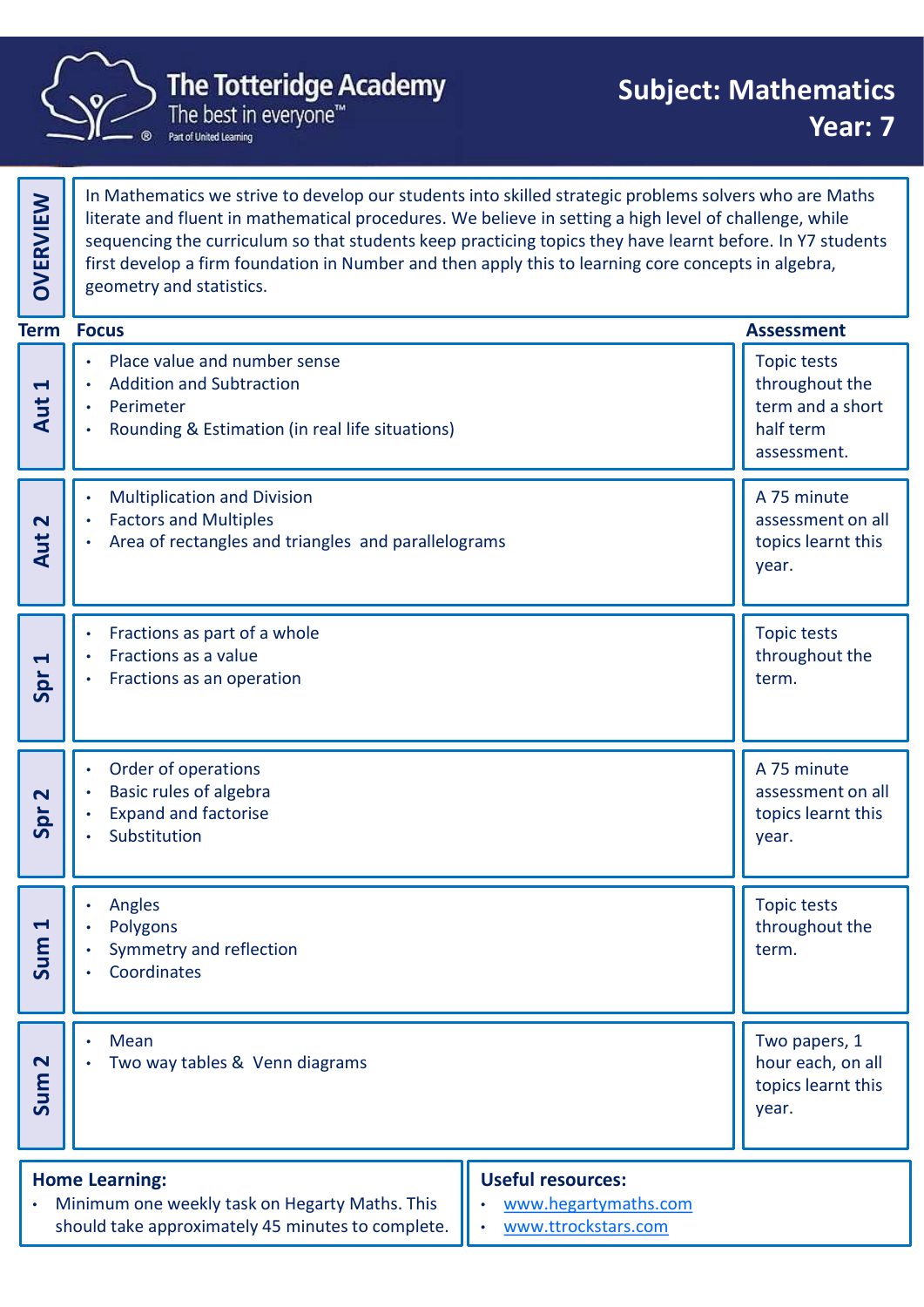

|                                | <b>The Totteridge Academy</b><br>The best in everyone <sup>™</sup><br>Part of United Learning                                                                                                                                                                                                                                                                                                                                                                                                              | <b>Subject: Mathematics</b><br>Year: 8                                               |  |
|--------------------------------|------------------------------------------------------------------------------------------------------------------------------------------------------------------------------------------------------------------------------------------------------------------------------------------------------------------------------------------------------------------------------------------------------------------------------------------------------------------------------------------------------------|--------------------------------------------------------------------------------------|--|
| OVERVIEW                       | In Mathematics we strive to develop our students into skilled strategic problems solvers who are Maths<br>literate and fluent in mathematical procedures. We believe in setting a high level of challenge, while<br>sequencing the curriculum so that students keep practicing topics they have learnt before. In Y8 students<br>will deepen their understanding in algebra, learning to solve linear equations for the first time and<br>develop their understanding of ratio and proportional reasoning. |                                                                                      |  |
|                                | <b>Term Focus</b>                                                                                                                                                                                                                                                                                                                                                                                                                                                                                          | <b>Assessment</b>                                                                    |  |
| $\blacktriangleleft$<br>Aut    | <b>Indices</b><br>٠<br><b>Prime Factorisation</b><br>$\bullet$<br>Rounding<br>Fractions<br>Negative numbers revision                                                                                                                                                                                                                                                                                                                                                                                       | <b>Topic tests</b><br>throughout the<br>term and a short<br>half term<br>assessment. |  |
| $\overline{\mathbf{C}}$<br>Aut | Linear equations<br>$\bullet$<br>Coordinates and basic graphs                                                                                                                                                                                                                                                                                                                                                                                                                                              | A 75 minute<br>assessment on all<br>topics learnt this<br>year.                      |  |
| $\blacktriangleleft$<br>Spr    | Units of measurement<br>$\bullet$<br>Angles<br>$\bullet$<br>Circumference                                                                                                                                                                                                                                                                                                                                                                                                                                  | <b>Topic tests</b><br>throughout the<br>term.                                        |  |
| $\overline{\mathbf{C}}$<br>Spr | Proportional reasoning<br>Fractions, decimals and percentages<br>Ratio<br>$\bullet$                                                                                                                                                                                                                                                                                                                                                                                                                        | A 75 minute<br>assessment on all<br>topics learnt this<br>year.                      |  |
| $\blacktriangleleft$<br>Sum    | Area of composite shapes<br>Presenting and interpreting data<br>Averages<br>$\bullet$                                                                                                                                                                                                                                                                                                                                                                                                                      | <b>Topic tests</b><br>throughout the<br>term.                                        |  |
| $\mathbf{\Omega}$<br>Sum       | Two way tables<br>3-D visualisation<br>Volume                                                                                                                                                                                                                                                                                                                                                                                                                                                              | Two papers, 1<br>hour each, on all<br>topics learnt this<br>year.                    |  |
|                                | <b>Home Learning:</b><br>Minimum one weekly task on Hegarty Maths. This<br>should take approximately 45 minutes to complete.                                                                                                                                                                                                                                                                                                                                                                               | <b>Useful resources:</b><br>www.hegartymaths.com<br>www.ttrockstars.com              |  |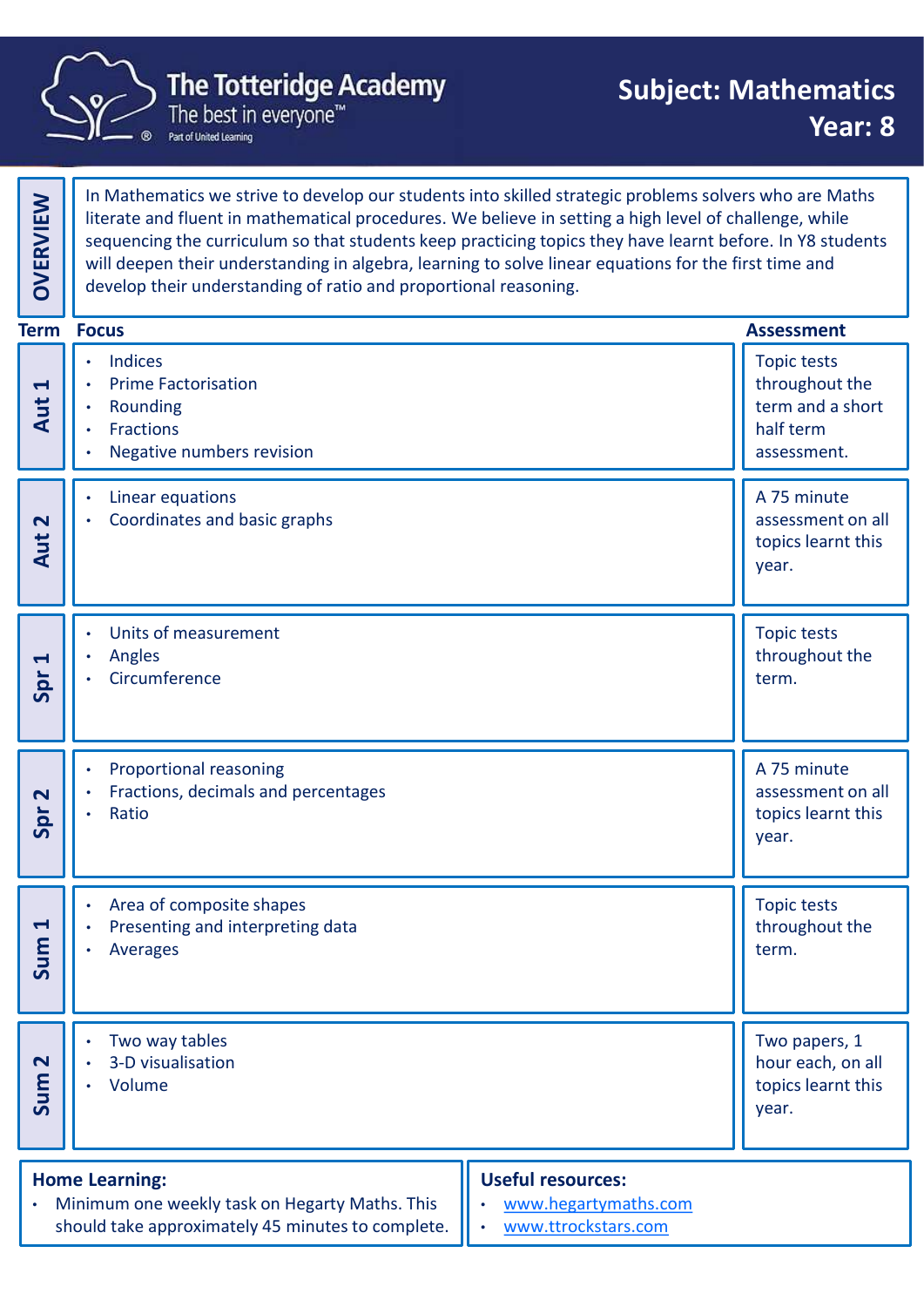

|                                                                      | <b>The Totteridge Academy</b><br>The best in everyone <sup>™</sup><br>Part of United Learning                                                                                                                                                                                                                                                                                                                                                                                                                                            | <b>Subject: Mathematics</b><br>Year: 9                                               |  |
|----------------------------------------------------------------------|------------------------------------------------------------------------------------------------------------------------------------------------------------------------------------------------------------------------------------------------------------------------------------------------------------------------------------------------------------------------------------------------------------------------------------------------------------------------------------------------------------------------------------------|--------------------------------------------------------------------------------------|--|
| <b>OVERVIEW</b>                                                      | In Mathematics we strive to develop our students into skilled strategic problems solvers who are Maths<br>literate and fluent in mathematical procedures. We believe in setting a high level of challenge, while<br>sequencing the curriculum so that students keep practicing topics they have learnt before. In Y9 students<br>formally follow the 3 year GCSE course following the AQA specification. They consolidate their fluency in<br>Number and Algebra to access higher level proportional reasoning, geometry and statistics. |                                                                                      |  |
|                                                                      | <b>Term Focus</b>                                                                                                                                                                                                                                                                                                                                                                                                                                                                                                                        | <b>Assessment</b>                                                                    |  |
| $\blacktriangleright$<br>Aut                                         | Place value & Number Properties<br>Four operations with decimals<br>$\bullet$<br><b>Indices Powers &amp; Roots</b><br>Factors, Multiples & Primes<br><b>Basic ratio</b><br>$\bullet$                                                                                                                                                                                                                                                                                                                                                     | <b>Topic tests</b><br>throughout the<br>term and a short<br>half term<br>assessment. |  |
| $\overline{\mathbf{C}}$<br>$\overline{5}$<br>$\overline{\mathbf{A}}$ | <b>FDP</b><br>$\bullet$<br>Fractions<br>Percentages<br>Proportion                                                                                                                                                                                                                                                                                                                                                                                                                                                                        | A 90 minute<br>assessment on all<br>topics learnt this<br>year.                      |  |
| $\blacktriangleleft$<br>Spr                                          | <b>Notation</b><br>$\bullet$<br>Simplifying & Index Laws<br><b>Expanding &amp; Factorising</b><br><b>Expressions &amp; Substitution</b>                                                                                                                                                                                                                                                                                                                                                                                                  | <b>Topic tests</b><br>throughout the<br>term.                                        |  |
| $\overline{\mathbf{C}}$<br>Spr                                       | <b>Linear Equations</b><br>Linear Inequalities<br>$\bullet$<br>Perimeter & Area<br>Pythagoras                                                                                                                                                                                                                                                                                                                                                                                                                                            | A 90 minute<br>assessment on all<br>topics learnt this<br>year.                      |  |
| $\blacktriangleleft$<br>Sum                                          | Properties of shapes<br>Angle facts<br><b>Parallel lines</b><br><b>Circles</b><br>Volume & Surface Area                                                                                                                                                                                                                                                                                                                                                                                                                                  | <b>Topic tests</b><br>throughout the<br>term.                                        |  |
| $\mathbf N$<br>Sum                                                   | Sequences<br><b>Basic vectors</b>                                                                                                                                                                                                                                                                                                                                                                                                                                                                                                        | Two papers, 90<br>minutes each, on<br>all topics learnt<br>this year.                |  |
|                                                                      | <b>Home Learning:</b><br>Minimum one weekly task on Hegarty Maths. This<br>should take approximately 45 minutes to complete.                                                                                                                                                                                                                                                                                                                                                                                                             | <b>Useful resources:</b><br>www.hegartymaths.com<br>www.ttrockstars.com              |  |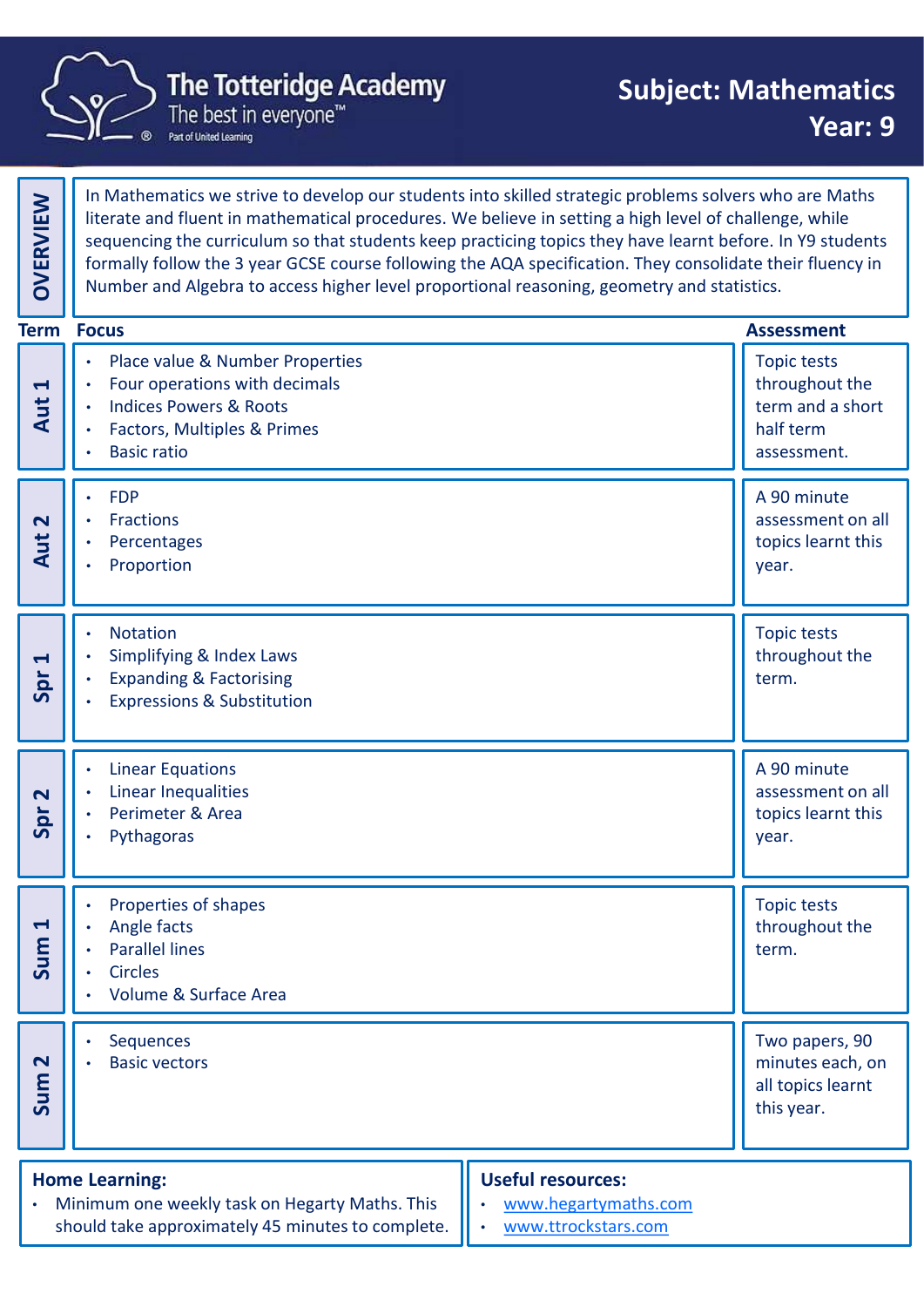

|                                | <b>The Totteridge Academy</b><br>The best in everyone <sup>™</sup><br>Part of United Learning                                                                                                                                                                                                                                                                                                                                                                                                                | <b>Subject: Mathematics</b><br><b>Year: 10</b>                                       |  |
|--------------------------------|--------------------------------------------------------------------------------------------------------------------------------------------------------------------------------------------------------------------------------------------------------------------------------------------------------------------------------------------------------------------------------------------------------------------------------------------------------------------------------------------------------------|--------------------------------------------------------------------------------------|--|
| <b>OVERVIEW</b>                | In Mathematics we strive to develop our students into skilled strategic problems solvers who are Maths<br>literate and fluent in mathematical procedures. We believe in setting a high level of challenge, while<br>sequencing the curriculum so that students keep practicing topics they have learnt before. From the<br>middle of Y10 students follow the curriculum for either Higher or Foundation for the AQA Specification.<br>The aim is to cover the bulk of the GCSE curriculum by the end of Y10. |                                                                                      |  |
|                                | <b>Term Focus</b>                                                                                                                                                                                                                                                                                                                                                                                                                                                                                            | <b>Assessment</b>                                                                    |  |
| $\blacktriangleright$<br>Aut   | Rearrange formulae<br><b>Linear Graphs</b><br>$\bullet$<br>$y = mx + c$<br><b>Further Expanding and Factorising (Higher only)</b><br>٠                                                                                                                                                                                                                                                                                                                                                                       | <b>Topic tests</b><br>throughout the<br>term and a short<br>half term<br>assessment. |  |
| $\overline{\mathbf{C}}$<br>Aut | Quadratic graphs, turning points and roots<br>Ratio (further)<br><b>Compound Measures</b>                                                                                                                                                                                                                                                                                                                                                                                                                    | A 90 minute<br>assessment on all<br>topics learnt this<br>year.                      |  |
| $\blacktriangleleft$<br>Spr    | <b>Linear Simultaneous Equations</b><br>Probability<br>Capture and Recapture (Higher only)                                                                                                                                                                                                                                                                                                                                                                                                                   | Topic tests<br>throughout the<br>term.                                               |  |
| $\overline{\mathbf{r}}$<br>Spr | Probability (continued)<br><b>Pythagoras (Foundation)</b><br>Surds (Higher only)<br><b>Bounds (Higher only)</b>                                                                                                                                                                                                                                                                                                                                                                                              | A 90 minute<br>assessment on all<br>topics learnt this<br>year.                      |  |
| $\blacktriangleleft$<br>Sum    | <b>Statistics including</b><br>• Types of Data, Representing Data, Analysing Data<br><b>Further proportion (Higher only)</b><br>$\bullet$<br><b>Recurring Decimals (Higher only)</b>                                                                                                                                                                                                                                                                                                                         | <b>Topic tests</b><br>throughout the<br>term.                                        |  |
| $\mathbf{\Omega}$<br>Sum       | <b>Right Angled Trigonometry (Higher only)</b><br><b>Growth &amp; Decay</b><br><b>Standard Form</b><br>Similar shapes                                                                                                                                                                                                                                                                                                                                                                                        | Two papers, 90<br>minutes each, on<br>all topics learnt<br>this year.                |  |
| $\bullet$                      | <b>Useful resources:</b><br><b>Home Learning:</b><br>Minimum one weekly task on Hegarty Maths. This<br>www.hegartymaths.com<br>$\bullet$<br>should take approximately 45 minutes to complete.<br>www.corbettmaths.com                                                                                                                                                                                                                                                                                        |                                                                                      |  |